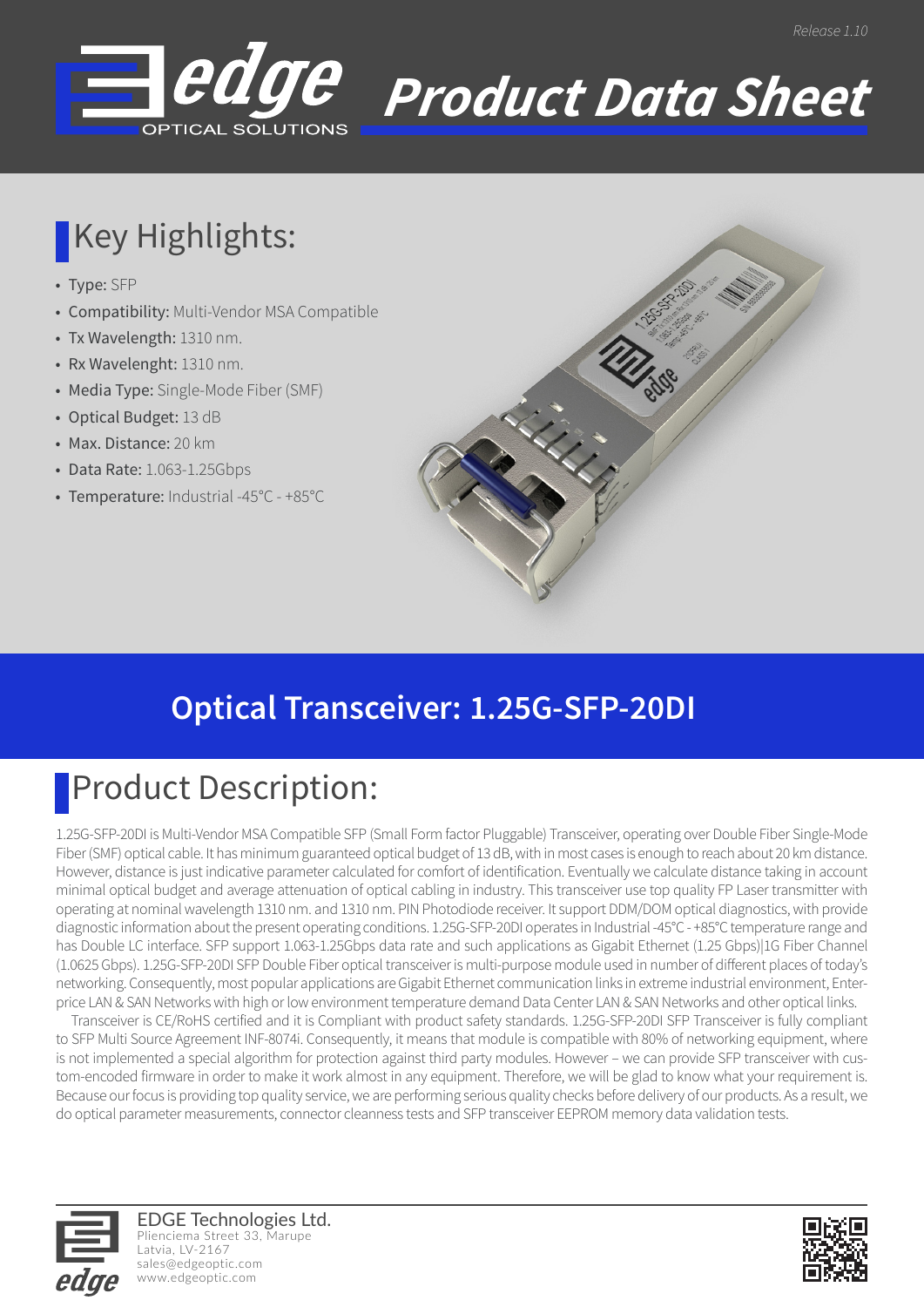

# *Product Data Sheet*

*Release 1.10*

### **Product Specification:**

| Parameter                          | Value                                                                            |
|------------------------------------|----------------------------------------------------------------------------------|
| Media Type:                        | Single-Mode Fiber (SMF)                                                          |
| Tx Wavelength:                     | 1310 nm.                                                                         |
| Rx Wavelength:                     | 1310 nm.                                                                         |
| Minimum Optical Budget:            | 13 dB                                                                            |
| <b>Maximum Distance:</b>           | 20 km                                                                            |
| <b>Supported Data Rate:</b>        | 1.063-1.25Gbps                                                                   |
| <b>Supported Applications:</b>     | Gigabit Ethernet (1.25 Gbps) 1G Fiber Channel (1.0625 Gbps)                      |
| DDM/DOM:                           | Support                                                                          |
| Temperature Range:                 | Industrial -45°C - +85°C                                                         |
| Connectors:                        | Double LC                                                                        |
| Tx Wavelength Bandwidth:           | 100 nm (1260-1360 nm)                                                            |
| Rx Wavelength Bandwidth:           | 100 nm (1260-1360 nm)                                                            |
| <b>Minimum Transmitting Power:</b> | $-9 dB$                                                                          |
| <b>Maximum Transmitting Power:</b> | $-3 dB$                                                                          |
| Receiver Sensitivity:              | $-22$ dBm                                                                        |
| Receiver Overload:                 | -3 dBm                                                                           |
| Dispersion:                        | 140-160 ps/nm                                                                    |
| Transmitter Type:                  | FP Laser                                                                         |
| Receiver Type:                     | PIN Photodiode                                                                   |
| Sidemode Suppression Ratio:        | 35 dB                                                                            |
| Max. Receiver Reflectance:         | $-12$ dB                                                                         |
| Power:                             | +3.3V single power supply                                                        |
| <b>Power Consumption:</b>          | 150mA                                                                            |
| MTBF value at 35 °C:               | 1'000'000 Hours.                                                                 |
| Chip-set:                          | MAXIM MINDSPEED SEMTECH                                                          |
| Compliance:                        | CE Class 1 FDA and IEC60825-1 Laser Safety Compli-<br>ant RoHS INF-8074i SFP MSA |